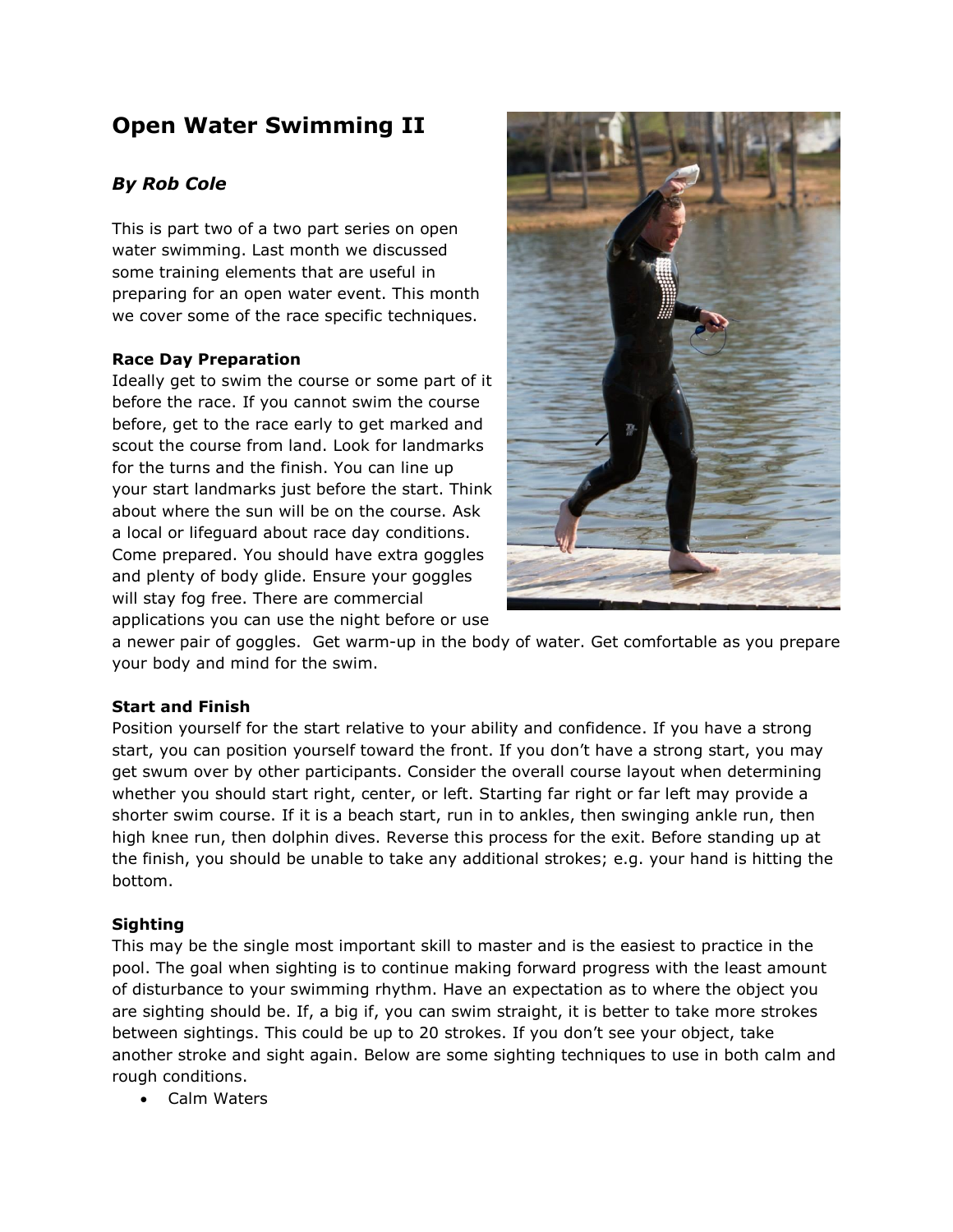- $\circ$  Alligator Eyes Lift just the eyes above surface of water for several strokes, head returns to water before breath. Hold head still in the alligator position.
- $\circ$  Sneak-a-Peek Swimming and in rhythm lift head forward to alligator eyes and in one motion return to the water for a breath.
- Wavy to Rough Water
	- $\circ$  Head up Breaststroke Keep chin at surface of the water and continue forward movement with breaststroke.
	- $\circ$  Tarzan Swimming The energy cost is high when swimming with the head out of the water. Practice a shorter stroke and only sighting for a couple of strokes.

# **Cornering**

The primary goal when cornering is to use the least amount of energy to quickly make the turn. Two techniques are primarily used:

- $\circ$  Backstroke Technique Swim one free stroke beyond the buoy, and then roll on your back away from the buoy. Lift the shoulder that corresponds to the direction you want to turn. Take a stroke on your back, roll in the same direction to your front and then back to a freestyle stroke. If the turn is 90 degrees then only one cycle is needed. If the turn is a 180 degree turn then two cycles will be required.
- $\circ$  Water Polo Kick If you are turning right, your left foot comes out with a water polo type kick that pivots you in the water. If you are turning to the left, your right foot would come out for the kick.

If the turn buoy is crowded, it may require just swimming some easy breastroke or going a bit wider for the turn.

# **Pack/Draft Swimming**

One key difference from pool swimming is that open water racing is a full contact sport. Be prepared for other swimmers to occupy your personal space! While bumping, pulling, kicking, and scratching may be against the rules, inadvertent and illegal contact still happens. You can prepare yourself mentally for this by swimming three to a lane and sideby-side with your training partners. Whenever possible get a larger group together and practice mass starts, even in the pool. The most important thing to remember is to keep yourself mentally together, and do not take anything personally. Remember you can change your position in life. Swim to a location where you are comfortable. Everyone should learn to swim in the lateral wave zone. The optimal drafting space is close to another, with your head at the swimmer's hip you are drafting. If following directly behind, be up to 3 feet off the swimmer in front of you, not with their feet in your face.

# **Miscellaneous**

Anxiety in open water swimming is something that just about everyone encounters at some point, even the elites. The three most common reasons for the anxiety include cold-water exposure, water conditions, and competitor contact. While it may not be something that you can completely eliminate, you can learn to manage it.